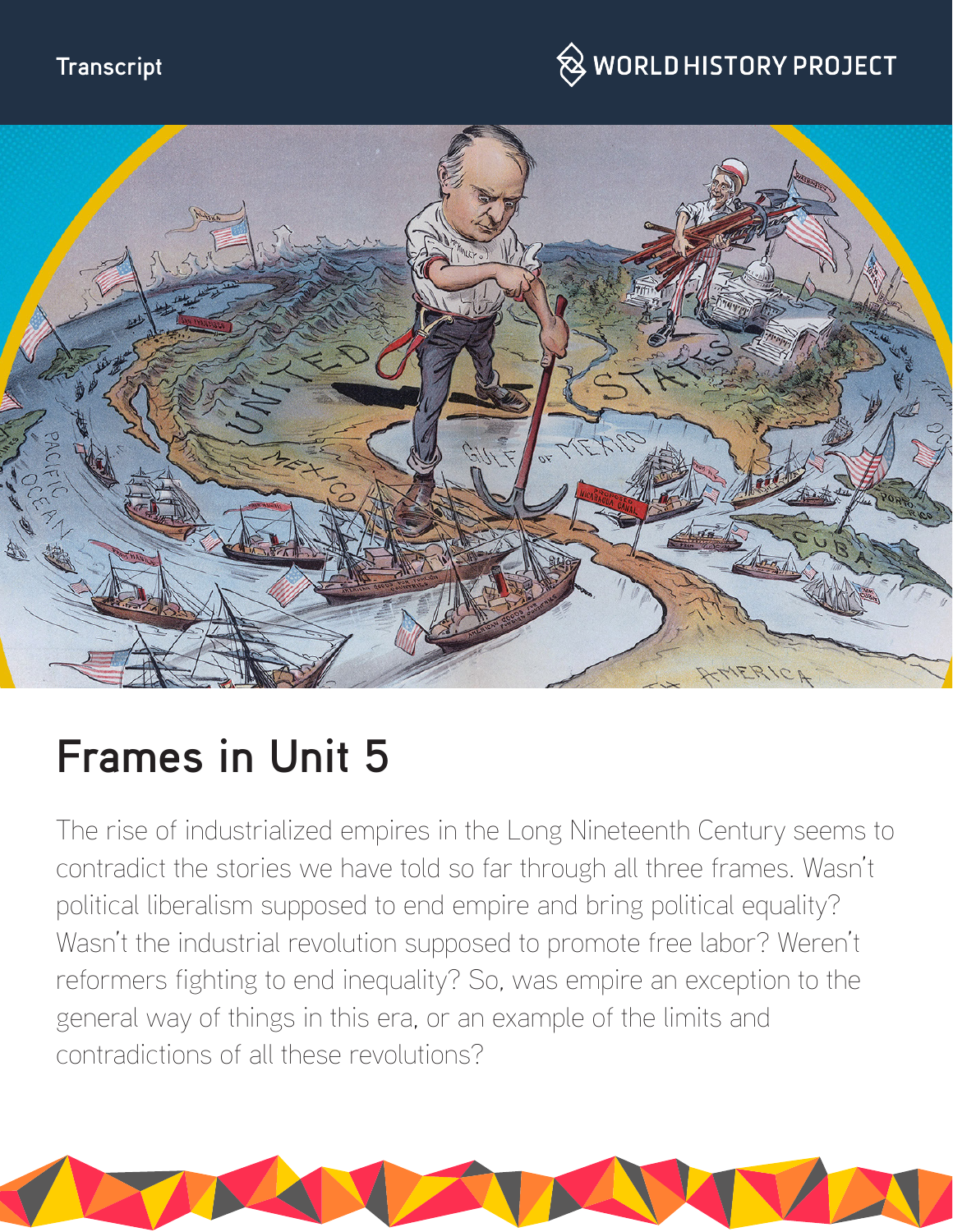

#### **00:01**

*Bob Bain, PhD, University of Michigan*

*Artworks depict revolution against colonists*

#### **00:43**

*Drawing of a political meeting contrasted with a drawing depicting stern guards looking over poor subjects Comic depicts a man standing over the United States and stepping over to conquer Mexico* 

#### **01:46**

*Painting of factory workers sweating and working in overcrowded conditions*

*Black and white photo of a huge mine*

### **02:34**

*Black and white photo montage of activists; a disturbing photo of a colonist with a young child subject*

In the late 18th century, empires seemed to be retreating while nation-states were rising. The independence of many of the American colonies—Haiti, the United States, and much of Latin America—looked like the beginning of a trend.

But empire never really fled the scene. This was especially true in south Asia, where the British quietly built one of the largest colonies of all time. Then, less than a hundred years later, empires began rapidly expanding again. They carved up much of east and southeast Asia, the Pacific, and Africa.

How do we discuss empires in the context of our three frames for this course? And how do we discuss them in light of the three units we have just studied? In many ways, empires—viewed through the frames of community, production and distribution, and networks—contradict all of the trends we have discussed so far.

For example, in Unit 2, we saw how the long 19th century gave rise to a new type of community called nation-states. In a nation-state, citizens had individual sovereignty and could participate politically. But empires created groups of people who were subjects with few or none of the rights of citizens. Ironically, many of the most advanced democratic nation-states of the era—including Britain, France, and the United States—created empires of their own. In spite of their claims to being the torchbearers of democracy, they excluded their West African, Vietnamese, or Filipino subjects—and the people of hundreds of other communities—from political participation in their own governance.

You may also recall how Unit 3 focused on industrialization during the long 19th century. In that unit, we saw how the growth of industrial processes and factories radically transformed production and distribution. But while industrialization happened rapidly in many imperial states, these empires did not allow most of their colonies to industrialize. Farmers equipped with obsolete tools remained the main producers of food in the colonies.

Indeed, the imperial powers only encouraged industrialization. In their colonies, industries like mining and timber allowed the empires to extract valuable local resources. Then the imperial homeland, not the colony, benefitted from these raw materials.

Finally, in Unit 4 we focused on reform movements in the long 19th century. We saw how efforts to reform expanded rapidly in many places and created widespread networks of activists. These activists worked to ensure rights for women, workers, and children. Imperial citizens, many of whom were reformers, spoke of "civilizing" their colonial subjects. But the reality was that few empires extended rights to subjects in the colonies. Instead, colonial subjects lived under strict regimes that justified their poor treatment on the basis of race, a category that was becoming increasingly important in defining how people experienced life in this era.

**03.19** By looking at empires and colonialism through the three frames, we can better understand how people in the colonies experienced the world. We can explore how changes in people's sense of community in the long 19th century, like the rise of nationalism, could both help people to liberate themselves,

2